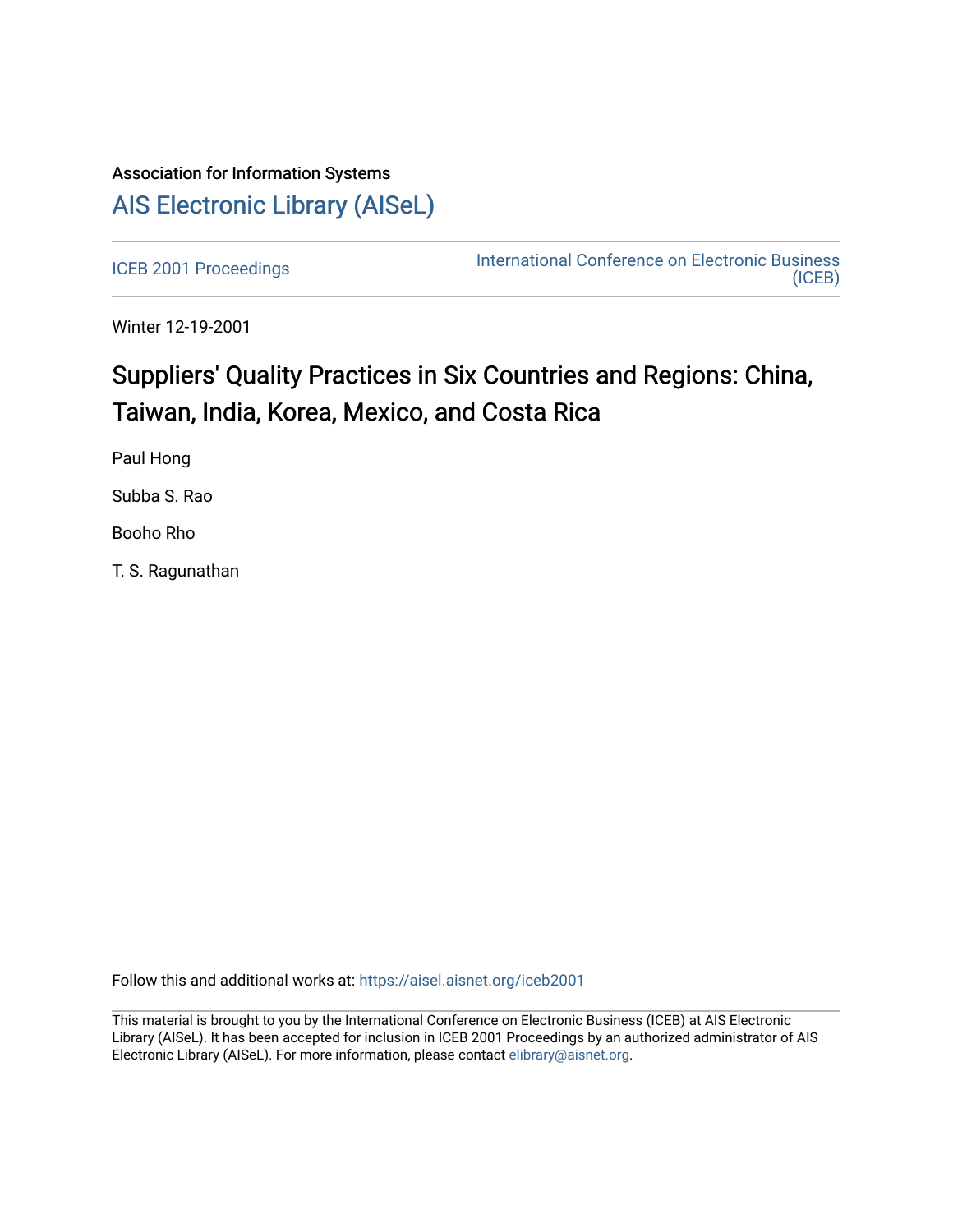*Paul Hong, Subba S. Rao, Booho Rho, and T. S. Ragunathan*

# **SUPPLIERS' QUALITY PRACTICES IN SIX COUNTRIES: CHINA, TAIWAN, INDIA, KOREA, MEXICO AND COSTA RICA**

Paul Hong, 2801 West Bancroft St. Department of Management, University of Toledo, Toledo, OH, 43606 Subba S. Rao, Department of Management University of Toledo, Toledo, OH, 43606 Booho Rho, Department of Business Administration, Sogang University, CPO Box 1142, Seoul, Korea T. S. Ragunathan, Department of IMES, University of Toledo, Toledo, OH, 43606 419-530-2054(telephone) 419-530-2365(fax); E-Mail: Paul.Hong@Utoledo.edu

# **ABSTRACT:**

In this paper we report suppliers' quality practices in six countries — China, Taiwan, India, Korea, Mexico and Costa Rica. The practices include suppliers' education, technical assistances, involvement in product development and long-term relationships. India, China, Korea and Taiwan are four major countries in Asia that have shown substantial economic growth over the years. Mexico is a member of NAFTA. Cost Rica is a growing country in Central America. Differences in terms of quality results are explored as well. In general, supplier quality practices are related to the overall quality management practices. Supplier quality practices affect the internal and external quality results. However, the length of quality experience in the organizations turns out to be a discriminating factor for choosing particular supplier quality practices. The implication of these results confirms that supplier quality practices are important practices for both internal and external quality results.

## **INTRODUCTION:**

Many cases studies and other empirical research on quality practices have been conducted over the years [4] [5] [6] [7]. Through theoretical and empirical analyses these researchers have provided better understanding of quality practices. One of the important practices identified has been supplier quality practices. Increasingly, supply chain management includes a worldwide network of suppliers. Effective supply chain management includes strategic, operational and tactical decisions in relation to suppliers' quality practices. In the global market economy, sourcing decisions are important and the quality of products depends upon the supplier's quality and supplier quality practices [1] [2] [3]. The countries of Asia like China and India with their large populations and sizeable burgeoning mobile classes are candidates for the products of the industrialized countries as well as the locations for production and supplier sources. Understanding the quality and supplier practices in the context of these and other developing countries is necessary for the producers in the industrialized countries. We find that there are not many studies in this area. There is a need of research in this area since many conceptual and practical questions about s upply chain management (i.e., global chain network) need to be answered.

#### **ANALYSIS**

Data was collected in six countries (Korea, Taiwan, China, Mexico, Costa Rica and India) as part of an ongoing study on International Quality Practices at the university of Toledo. Statistical analyses, which explore the supplier quality practices and their relationship to quality results, are presented in this paper. "Supplier quality practices" was one of the constructs of this study [5]. Table 1 provides industry classification of the organizations responding to the survey. In all six countries, the top or middle managers responded except Costa Rica. Workforce median age is between 31-37. The majority of respondents are from small or medium size companies except Korea and India. The status of ISO 9000 suggests that China and Mexico are relatively new while Korea and Taiwan are more experienced in implementing quality management practices according to the international standards.

|                               | Korea | Mexico | Faiwan | China | India | Costa Rica |
|-------------------------------|-------|--------|--------|-------|-------|------------|
| Title of Respondents (%)      |       |        |        |       |       |            |
| Top Manager (%)               | 30    | 39     | 29     | 33    | 69    | 55         |
| Middle Manager                | 60    | 34     | 52     |       | 30    |            |
| Other $(% )$                  | 10    | 27     | 19     | 20    |       | 33         |
| Workforce Age (median)        |       | 30     | 33     |       |       | N/A        |
| Number of employees           |       |        |        |       |       |            |
| Fewer than $500\%$ )          | 35    | 70     | 41     | 10    | 19    | 42         |
| Between 500-1000(%)           | 30    |        | 31     |       | 18    | 28         |
| More than $1000(\%)$          | 45    | 22     | 27     | 48    | 63    | 30         |
| $ISO\ 9000$ certified $(\% )$ |       | ю      | 54     |       | 54    |            |

| <b>TABLE 1: Characteristics of the study sample</b> |  |  |
|-----------------------------------------------------|--|--|
|-----------------------------------------------------|--|--|

Table 2 shows the mean, standard deviation of quality management constructs of six countries. In all constructs, China's score is consistently high compared to all other nations. This might be due to the perceptual differences related to their experiences of quality management practices. Countries with longer experiences with quality management practices tend to be a little more

*The First International Conference on Electronic Business, Hong Kong, December 19-21, 2001.*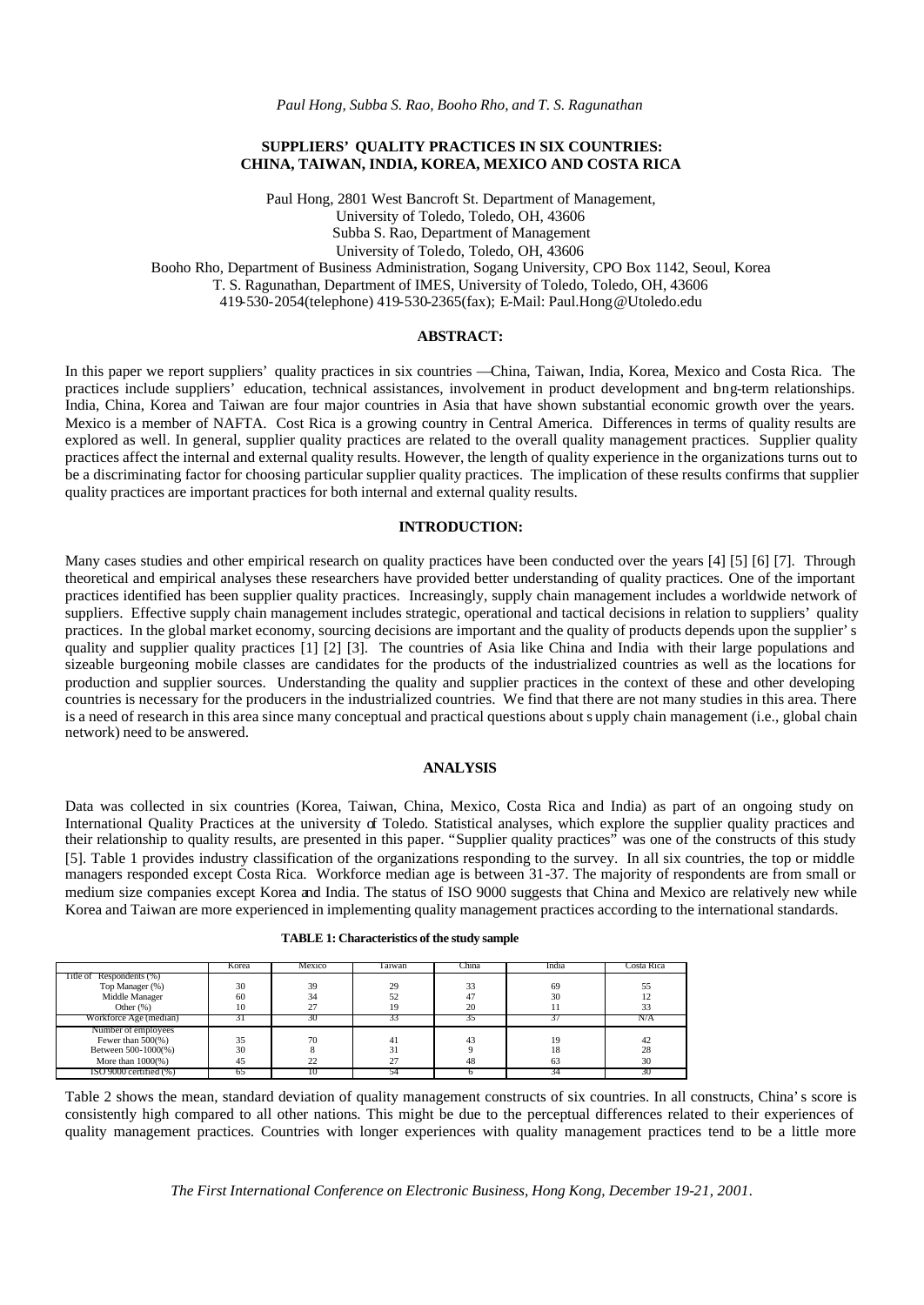#### *Paul Hong, Subba S. Rao, Booho Rho, and T. S. Ragunathan*

modest in their assessment. In the case of China, with strong initial enthusiasm of implementing quality practices, they seem to respond quite positively about their overall quality management experiences.

**TABLE 2: Mean, standard deviation of quality management constructs** 

| Construct                            | Country    | Mean   | Standard  | Construct                                                                          | Country    | Mean   | Standard  |
|--------------------------------------|------------|--------|-----------|------------------------------------------------------------------------------------|------------|--------|-----------|
| (# of items.                         |            |        | Deviation | (# of items.                                                                       |            |        | Deviation |
| Reliability*)                        |            |        |           | Reliability*)                                                                      |            |        |           |
| Leadership                           | Korea      | 3.8545 | 0.6468    | Suppliers'                                                                         | Korea      | 3.4321 | 0.5715    |
| (7, 0.95)                            | Mexico     | 3.5461 | 1.1063    | Quality                                                                            | Mexico     | 3.1799 | 1.5379    |
|                                      | Taiwan     | 3.9055 | 0.8427    | (6, 0.87)                                                                          | Taiwan     | 3.5941 | 1.2022    |
|                                      | China      | 3.9726 | 0.8275    |                                                                                    | China      | 4.3262 | 1.8621    |
|                                      | India      | 3.9429 | 0.6345    |                                                                                    | India      | 3.2712 | 0.8325    |
|                                      | Costa Rica | 3.9337 | 0.8352    |                                                                                    | Costa Rica | 3.8981 | 1.5504    |
|                                      |            |        |           |                                                                                    |            |        |           |
| Strategic Quality                    | Korea      | 3.6743 | 0.7042    | Customer Focus and                                                                 | Korea      | 3.6365 | 0.6530    |
| Planning                             | Mexico     | 3.6150 | 1.0111    | Satisfaction                                                                       | Mexico     | 3.5498 | 0.9956    |
| (4, 0.92)                            | Taiwan     | 3.9275 | 0.9201    | (8, 0.87)                                                                          | Taiwan     | 3.9905 | 1.0530    |
|                                      | China      | 3.7899 | 0.8241    |                                                                                    | China      | 3.9839 | 1.1790    |
|                                      | India      | 3.8389 | 0.7662    |                                                                                    | India      | 3.6952 | 0.6813    |
|                                      | Costa Rica | 3.8700 | 0.8820    |                                                                                    | Costa Rica | 3.9722 | 1.0713    |
|                                      |            |        |           |                                                                                    |            |        |           |
|                                      | Korea      | 3.4343 | 0.6797    | Quality Citizenship                                                                | Korea      | 3.5573 | 0.7341    |
| Quality of                           | Mexico     | 3.3510 | 1.0791    | (4, 0.86)                                                                          | Mexico     | 3.2035 | 1.4766    |
| <b>Information Analysis</b>          | Taiwan     | 3.7888 | 0.9228    |                                                                                    | Taiwan     | 3.9828 | 1.1377    |
| (3, 0.86)                            | China      | 3.6738 | 1.0323    |                                                                                    | China      | 3.9176 | 1.6360    |
|                                      | India      | 3.6851 | 0.8056    |                                                                                    | India      | 3.6925 | 0.9889    |
|                                      | Costa Rica | 3.7407 | 0.9695    |                                                                                    | Costa Rica | 3.9828 | 1.1377    |
|                                      | Korea      | 3.4495 | 0.6780    | Benchmarking                                                                       | Korea      | 3.6307 | 0.6860    |
| Quality of<br><b>Information Use</b> | Mexico     | 3.1445 | 1.1170    | (4, 0.92)                                                                          | Mexico     | 2.9912 | 1.3705    |
| (3, 0.92)                            | Taiwan     | 3.5318 | 1.0142    |                                                                                    | Taiwan     | 3.8473 | 1.1625    |
|                                      |            |        |           |                                                                                    |            |        |           |
|                                      | China      | 3.8688 | 1.2493    |                                                                                    | China      | 3.7793 | 1.1305    |
|                                      | India      | 3.2449 | 0.8690    |                                                                                    | India      | 3.3153 | 0.9743    |
|                                      | Costa Rica | 3.6726 | 1.1282    |                                                                                    | Costa Rica | 3.8244 | 1.1355    |
| <b>Employee Training</b>             | Korea      | 3.4060 | 0.7199    | Internal                                                                           | Korea      | 3.5259 | 0.6106    |
| (4, 0.80)                            | Mexico     | 2.9159 | 1.0772    | <b>Quality Results</b>                                                             | Mexico     | 3.0956 | 1.4378    |
|                                      | Taiwan     | 3.5744 | 0.9368    | (5, 0.87)                                                                          | Taiwan     | 3.7405 | 1.0094    |
|                                      | China      | 3.5452 | 1.4434    |                                                                                    | China      | 3.9383 | 1.6174    |
|                                      | India      | 3.3310 | 0.9040    |                                                                                    | India      | 3.2485 | 0.9336    |
|                                      | Costa Rica | 3.5978 | 1.2188    |                                                                                    | Costa Rica | 3.7405 | 1.0094    |
| Employee                             | Korea      | 3.1648 | 0.6258    | <b>External Quality</b>                                                            | Korea      | 3.6147 | 0.5769    |
| Involvement                          | Mexico     | 2.8655 | 1.1459    | <b>Results</b>                                                                     | Mexico     | 3.3584 | 1.5225    |
| (5, 0.87)                            | Taiwan     | 3.2183 | 0.9140    | (4, 0.83)                                                                          | Taiwan     | 3.8798 | 0.9968    |
|                                      | China      | 3.4894 | 1.4174    |                                                                                    | China      | 3.7713 | 1.0787    |
|                                      | India      | 3.0345 | 0.8204    |                                                                                    | India      | 3.5056 | 0.9282    |
|                                      | Costa Rica | 3.3316 | 1.1562    |                                                                                    | Costa Rica | 3.9278 | 1.2085    |
| <b>Ouality Assurance of</b>          | Korea      | 3.7596 | 0.6814    | Note:                                                                              |            |        |           |
| Products and Services                | Mexico     | 3.3646 | 1.1443    |                                                                                    |            |        |           |
|                                      | Taiwan     | 3.9252 | 1.0004    | $[1]$ # of items are all the same for all countries.                               |            |        |           |
|                                      | China      | 4.2340 | 1.6234    | [2] Reliability $(x)$ is from USA data, representative of similar results of other |            |        |           |
|                                      | India      | 3.5563 | 0.8427    | countries.)                                                                        |            |        |           |
|                                      | Costa Rica | 4.0542 | 1.3032    |                                                                                    |            |        |           |
|                                      |            |        |           |                                                                                    |            |        |           |

Table 3 shows correlation between supplier quality practices and the other quality management practices constructs for which the correlation coefficient is 0.5 or higher suggesting considerable relationship. In Table 4, the results of stepwise multiple regressions with internal quality results as the dependent variable are shown. Table 4 shows similar results with external quality results as the dependent variable. In four countries (Korea, Mexico, China, and India) supplier quality is shown as a significant predictor of internal quality results. However, supplier quality is a significant predictor in Taiwan, Mexico, India, and Costa Rica for external quality practices and not in Korea and China. This is a little surprising and it needs further investigation. Further examination of the size of the regression coefficients shows that the coefficients of external quality results are smaller compared to those for internal quality results except in the case of Taiwan. A plausible explanation may be the export orientation of Taiwanese companies to other countries. However, this also needs further analysis. To examine the differences among the effects of the individual supplier quality practices on internal quality results and external quality results, stepwise regression analyses were carried out. Table 5 shows the results of such an analysis for internal quality results as well as external quality results. In Korea, Taiwan and Cost Rica, supplier selection is a common important practice for both internal quality results and external quality results. In Taiwan, China, India, Mexico and Costa Rica, clarity of specification to suppliers is important for both internal quality results and external quality results while in Korea providing technical assistance to suppliers appears to be important for external quality results.

| TABLE 3: Correlation of supplier quality practices and quality management practices |  |  |  |
|-------------------------------------------------------------------------------------|--|--|--|
|                                                                                     |  |  |  |

| Country    | Quality Assurance of Product and<br><b>Services</b> | Customer Satisfaction | <b>Internal Quality Results</b> | <b>External Quality Results</b> |
|------------|-----------------------------------------------------|-----------------------|---------------------------------|---------------------------------|
| Korea      | $0.625**$                                           | $0.641**$             | $0.657**$                       | $0.619**$                       |
| Mexico     | $0.537**$                                           | $0.331**$             | $0.559**$                       | $0.563**$                       |
| Taiwan     | $0.528**$                                           | $0.408**$             | $0.491**$                       | $0.498**$                       |
| China      | $0.647**$                                           | $0.598**$             | $0.755***$                      | $0.499**$                       |
| India      | $0.732**$                                           | $0.704**$             | $0.688**$                       | $0.559**$                       |
| Costa Rica | 0.611**<br>$-101 - 11$                              | $0.476***$            | $0.491**$                       | $0.617**$                       |

\*\* All correlation is significant at the 0.01 level (2-tailed)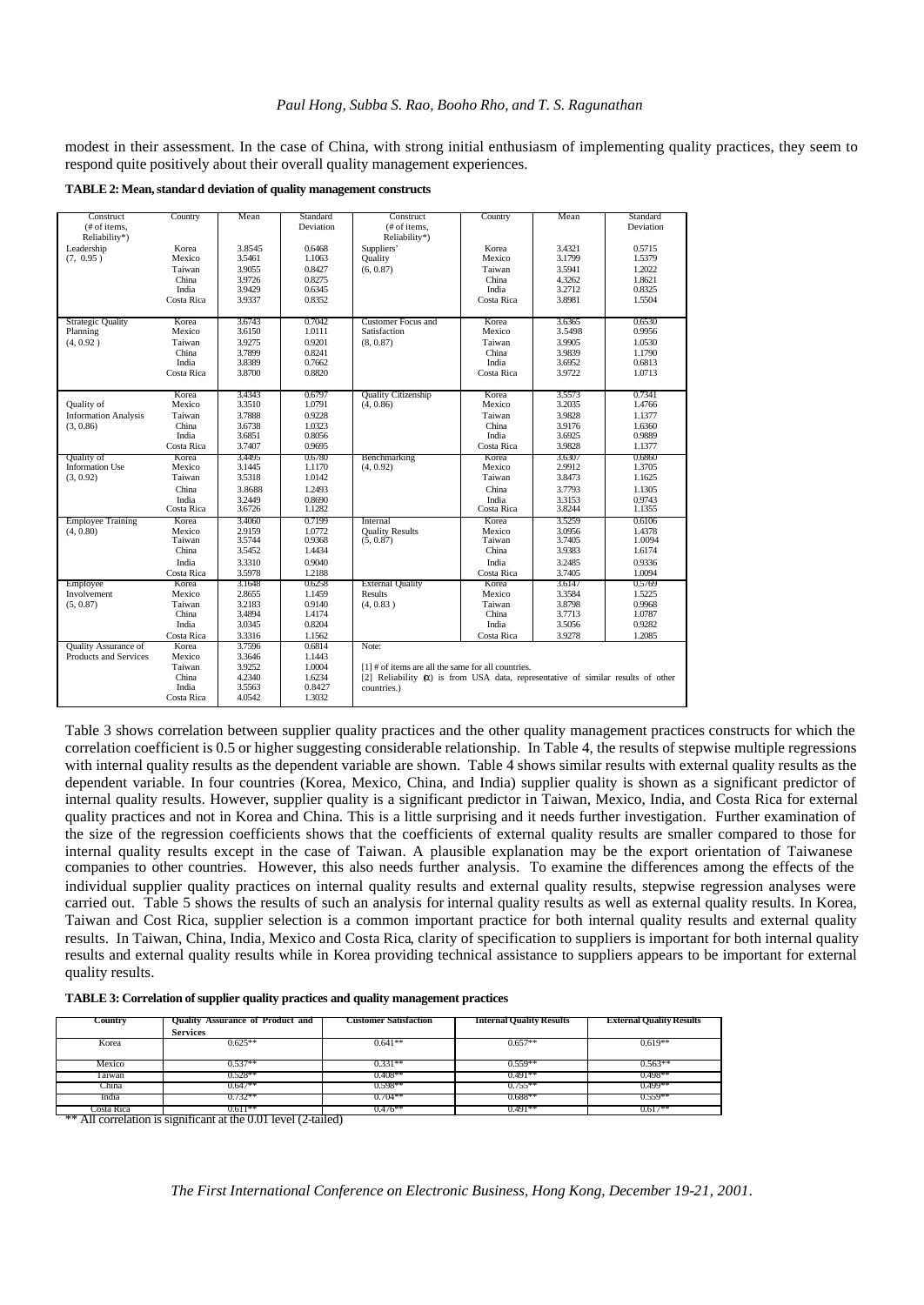# **CONCLUSION**

In general, supplier quality practices are related to the overall quality management practices [1] [2]. Supplier quality practices affect the internal and external quality results. However, the length of quality experience in the organizations turns out to be a discriminating factor for what particular supplier quality practices are emphasized. Organizations with longer experiences tend to focus on careful supplier selection and providing technical assistance while organizations with shorter history of quality practices regard clarity of specification for quality work. The implication of these results confirms that supplier quality practices are important practices of overall quality results. From a practitioner point of view, the results of this study suggest that companies planning to locate facilities, or enter into supplier partnership in these countries should consider their experiences of quality practices and design supplier quality program accordingly to avoid the pitfalls in supplier development [3] [8].

## **TABLE 4: The effects of quality management practices on internal and external quality results**

|                   | <b>Internal Quality Results</b>                      | Coefficients           | <b>External Quality Results</b>                                      | <b>Coefficients</b>     |
|-------------------|------------------------------------------------------|------------------------|----------------------------------------------------------------------|-------------------------|
|                   | <b>Supplier Quality</b><br>Benchmarking              | $0.236**$<br>$0.260**$ | Customer Focus and Satisfaction<br><b>Strategic Quality Planning</b> | $0.201**$               |
| Korea             | Quality Assurance of Products and Services           | $0.262**$              | Benchmarking                                                         | $0.263**$               |
|                   | <b>Quality Citizenship</b>                           |                        | Quality Citizenship                                                  | $0.243**$               |
|                   |                                                      | $0.160**$              |                                                                      | $0.217**$               |
|                   | Customer Focus and Satisfaction                      | $0.329**$              | <b>Customer Focus and Satisfaction</b>                               | $0.256**$               |
| Taiwan            | Quality Information Use                              |                        | <b>Quality Information Use</b>                                       |                         |
|                   | <b>Quality Citizenship</b>                           | $0.367**$              | <b>Quality Citizenship</b>                                           | $0.339**$               |
|                   |                                                      | $0.347**$              | <b>Supplier Quality</b>                                              | $0.233**$<br>$0.178**$  |
|                   |                                                      |                        |                                                                      |                         |
| Mexico            | <b>Quality Assurance of</b><br>Products and Services | $0.178**$              | Employee Involvement<br>Quality Assurance of Products and Services   | $0.288**$<br>$0.253**$  |
|                   | Employee Involvement                                 | $0.293**$              | <b>Supplier Quality</b>                                              |                         |
|                   | <b>Supplier Quality</b>                              | $0.258**$              | Customer Focus and Satisfaction                                      | $0.240**$               |
|                   | Benchmarking                                         | $0.260**$              |                                                                      | $0.231**$               |
|                   | <b>Supplier Quality</b>                              | $0.375**$              | <b>Customer Focus and Satisfaction</b>                               | $0.433**$               |
| China             | <b>Employee Training</b>                             | $0.319**$              | <b>Employee Training</b>                                             |                         |
|                   | Quality Assurance of Product and Services            | $3.423**$              | Employee Involvement                                                 | $0.513**$<br>$-0.331**$ |
|                   |                                                      |                        |                                                                      |                         |
|                   | <b>Supplier Quality</b>                              | $0.338**$              | <b>Supplier Quality</b>                                              | $0.392**$               |
| India             | <b>Employee Involvement</b>                          | $0.257**$              | <b>Quality Information Analysis</b>                                  | $0.309**$               |
|                   | Quality Citizenship                                  | $0.195**$              |                                                                      |                         |
|                   | Quality Information Analysis                         | $0.154*$               |                                                                      |                         |
|                   |                                                      |                        |                                                                      |                         |
|                   | <b>Customer Focus and Satisfaction</b>               | $0.355**$              | Customer Focus and Satisfaction                                      | $0.256**$               |
| <b>Costa Rica</b> | <b>Quality Information Use</b>                       |                        | <b>Quality Information Use</b>                                       |                         |
|                   | <b>Quality Citizenship</b>                           | $0.321**$              | <b>Quality Citizenship</b>                                           | $0.339**$               |
|                   |                                                      | $0.296**$              | <b>Supplier Quality</b>                                              | $0.233**$<br>$0.178**$  |
|                   |                                                      |                        |                                                                      |                         |

\*\* All significant at the 0.01 level (2-tailed)

#### **TABLE 5: The Effects of particular supplier quality practices on internal and external quality results**

|                   | <b>Internal Quality Results</b>                                                      | <b>Coefficients</b> | <b>External Quality Results</b>                     | <b>Coefficients</b> |
|-------------------|--------------------------------------------------------------------------------------|---------------------|-----------------------------------------------------|---------------------|
| Korea             | (Supplier selection based on<br>FI                                                   | $0.393**$           | (Supplier selection)<br>FI                          |                     |
|                   | quality)                                                                             | $0.254**$           | based on quality)                                   | $0.445**$           |
|                   | F2 (Reliance of fewer suppliers)<br>F4 (Providing technical assistance to suppliers) | $0.267**$           | F4 (Providing technical<br>assistance to suppliers) | $0.334**$           |
|                   |                                                                                      |                     |                                                     |                     |
| Taiwan            | (Supplier selection based on<br>FI                                                   | $0.264***$          | (Clarity of specification)<br>F8.                   | $0.358**$           |
|                   | quality)<br>F8 (Clarity of specification to                                          | $0.270**$           | to suppliers)<br>F1<br>(Supplier selection          | $0.325**$           |
|                   | suppliers)                                                                           |                     | based on quality)                                   |                     |
|                   | F4 (Providing technical                                                              | $0.169**$           |                                                     |                     |
|                   | assistance to suppliers)                                                             |                     |                                                     |                     |
| Mexico            | (Suppliers involvement in<br>Ŧ5                                                      | $0.361**$           | F5 (Suppliers involvement)                          | $0.358**$           |
|                   | product development)                                                                 |                     | in product Development)                             |                     |
|                   | (Clarity of specification to<br>F8                                                   | $0.268**$           | F8 (Clarity of specification                        | $0.245**$           |
|                   | suppliers)                                                                           |                     | to suppliers)                                       |                     |
| China             | F8 (Clarity of specification to                                                      | $0.567**$           | F8 (Clarity of specification                        | $0.791**$           |
|                   | suppliers)                                                                           | $0.347**$           | to suppliers)                                       | $-0.336**$          |
|                   | F <sub>2</sub> (Reliance of fewer suppliers)                                         |                     | F7 (Long-term relationships<br>with suppliers)      |                     |
|                   |                                                                                      |                     | F <sub>2</sub> (Reliance of fewer                   | $0.194**$           |
|                   |                                                                                      |                     | suppliers)                                          |                     |
|                   | F4 (Providing technical assistance                                                   | $0.337**$           | F1 (Supplier selection based on                     | $0.302**$           |
| India             | to suppliers)                                                                        |                     | quality)                                            |                     |
|                   | F8 (Clarity of specification to                                                      | $0.251**$           | F8 (Clarity of specification to                     | $0.265**$           |
|                   | suppliers)                                                                           |                     | suppliers)                                          |                     |
|                   | F7 (Long-term relationships with                                                     | $0.238**$           | F4 (Providing technical                             | $0.157*$            |
|                   | suppliers)                                                                           |                     | assistance to suppliers)                            |                     |
|                   | (Supplier selection based on<br>FI                                                   | $0.264***$          | (Supplier selection based on<br>FI                  | $0.315***$          |
| <b>Costa Rica</b> | quality)                                                                             |                     | quality)                                            |                     |
|                   | F8 (Clarity of specification to                                                      | $0.270**$           | F8 (Clarity of specification to                     | $0.371**$           |
|                   | suppliers)                                                                           |                     | suppliers)                                          | $0.144*$            |
|                   | F4 (Providing technical assistance                                                   | $0.169**$           | F <sub>2</sub> (Reliance of fewer suppliers)        |                     |
|                   | to suppliers)                                                                        |                     |                                                     |                     |
|                   |                                                                                      |                     |                                                     |                     |

\*\* All significant at the 0.01 level (2-tailed)